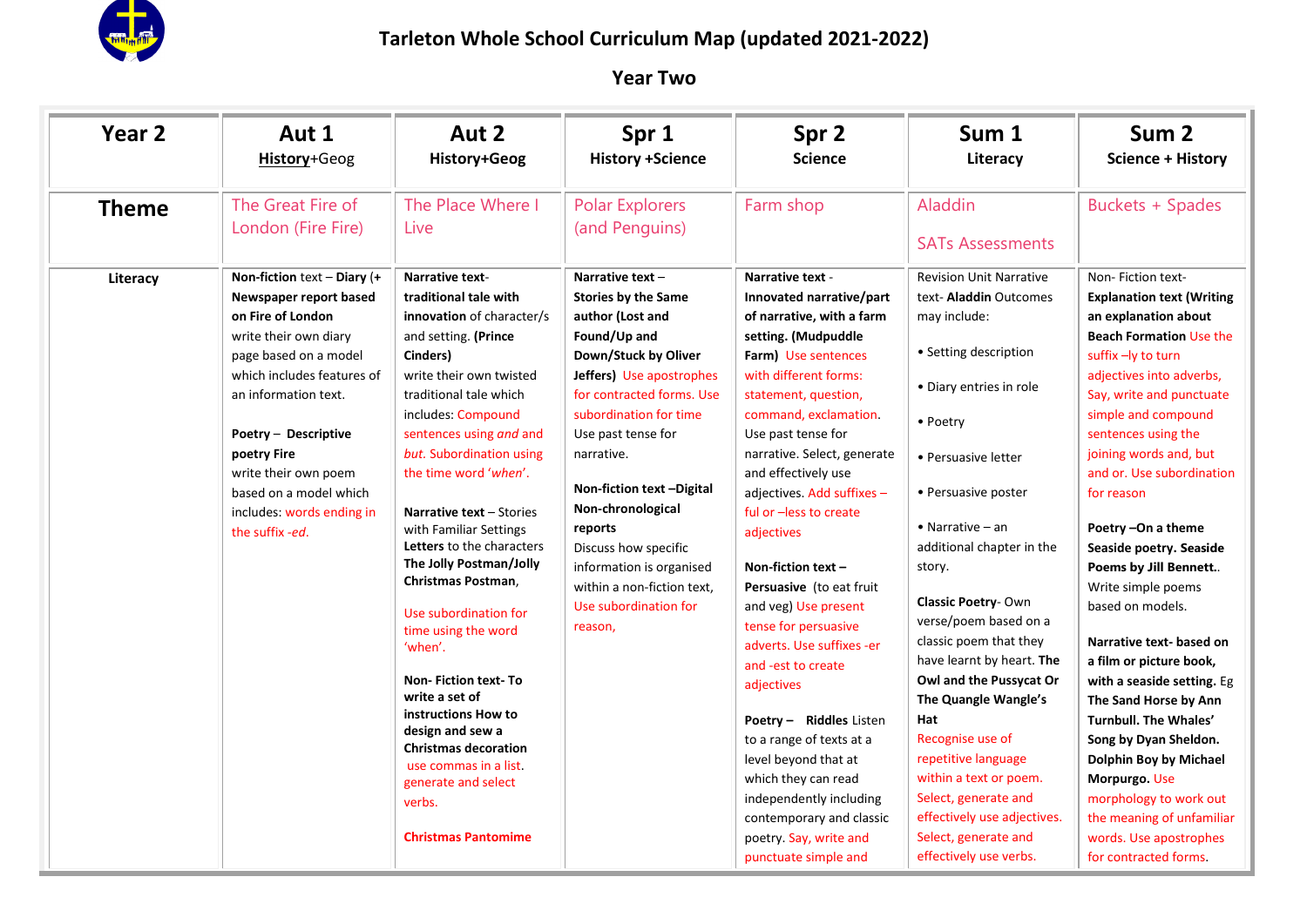

| <b>Maths</b> | <b>Number and Place value</b>                                                                                                                                                                                                                                                                                                                                                                                                                                                                                                                                                                                                                                                                                                                                                                                                                | <b>Christmas Production</b><br><b>Addition and subtraction</b>                                                                                                                                                                                                                                                                                                                                                                                                                                                                                                                                                                                                                                                                                                                                         | <b>Multiplication making</b>                                                                                                                                                                                                                                                                                                                                                                                                                                                                                                                                                                                                                                                                                                                                                                                                          | compound sentences<br>using the connectives<br>and, but, or. Use<br>subordination for time,<br>Use subordination for<br>reason.<br>2D and 3D shapes                                                                                                                                                                                                                                                                                                                                                                                                                                                                                                                                                                                                                                                                                                                               | Fractions recognise, find,                                                                                                                                                                                                                                                                                                                                                                                                                                                                                                                                                                                                                                                                                                                                                                                                                                                                                                          | Select, generate and<br>effectively use nouns.<br>Add suffixes -ness and -er<br>to create nouns. Use<br>subordination for time<br>and reason.<br><b>Capacity and volume</b>                                                                                                                                                                                                                                                                                                                                                                                                                                                                                                                                                               |
|--------------|----------------------------------------------------------------------------------------------------------------------------------------------------------------------------------------------------------------------------------------------------------------------------------------------------------------------------------------------------------------------------------------------------------------------------------------------------------------------------------------------------------------------------------------------------------------------------------------------------------------------------------------------------------------------------------------------------------------------------------------------------------------------------------------------------------------------------------------------|--------------------------------------------------------------------------------------------------------------------------------------------------------------------------------------------------------------------------------------------------------------------------------------------------------------------------------------------------------------------------------------------------------------------------------------------------------------------------------------------------------------------------------------------------------------------------------------------------------------------------------------------------------------------------------------------------------------------------------------------------------------------------------------------------------|---------------------------------------------------------------------------------------------------------------------------------------------------------------------------------------------------------------------------------------------------------------------------------------------------------------------------------------------------------------------------------------------------------------------------------------------------------------------------------------------------------------------------------------------------------------------------------------------------------------------------------------------------------------------------------------------------------------------------------------------------------------------------------------------------------------------------------------|-----------------------------------------------------------------------------------------------------------------------------------------------------------------------------------------------------------------------------------------------------------------------------------------------------------------------------------------------------------------------------------------------------------------------------------------------------------------------------------------------------------------------------------------------------------------------------------------------------------------------------------------------------------------------------------------------------------------------------------------------------------------------------------------------------------------------------------------------------------------------------------|-------------------------------------------------------------------------------------------------------------------------------------------------------------------------------------------------------------------------------------------------------------------------------------------------------------------------------------------------------------------------------------------------------------------------------------------------------------------------------------------------------------------------------------------------------------------------------------------------------------------------------------------------------------------------------------------------------------------------------------------------------------------------------------------------------------------------------------------------------------------------------------------------------------------------------------|-------------------------------------------------------------------------------------------------------------------------------------------------------------------------------------------------------------------------------------------------------------------------------------------------------------------------------------------------------------------------------------------------------------------------------------------------------------------------------------------------------------------------------------------------------------------------------------------------------------------------------------------------------------------------------------------------------------------------------------------|
|              | Count objects to 100 and<br>read and write numbers<br>in numerals and words<br>Use a place value chart<br>Order objects and<br>numbers. Recognise the<br>place value of each digit<br>in a two-digit number<br>(tens, ones) Problem<br>Solving use place value<br>and number facts to solve<br>problems<br><b>Comparing Numbers</b><br>compare and order<br>numbers from 0 up to<br>100; use $\lt$ , $>$ and = signs<br>Counting count in steps of<br>$2, 3,$ and 5 from 0, and in<br>tens from any number,<br>forward or backward<br><b>Addition and subtraction</b><br>by partitioning, by<br>number line, number<br>bonds to 10, 20, 100,<br>number facts to 100,<br>Identify, represent and<br>estimate numbers using<br>different representations,<br>including the number line<br>.Recall and use addition<br>and subtraction facts to | by partitioning, by<br>number line, number<br>bonds to 10, 20, 100,<br>number facts to 100<br>Recall and use addition<br>and subtraction facts to<br>20 fluently, and derive<br>and use related facts up<br>to 100 .recognise and use<br>the inverse relationship<br>between addition and<br>subtraction and use this<br>to check calculations and<br>missing number<br>problems.<br>recall and use addition<br>and subtraction facts to<br>20 fluently, and derive<br>and use related facts up<br>to 100<br><b>Problem Solving</b><br>Recognise and use the<br>inverse relationship<br>between addition and<br>subtraction<br><b>MENTAL CALCULATION</b><br>add and subtract<br>numbers using concrete<br>objects, pictorial<br>representations, and<br>mentally, including:<br>a two-digit number and | equal groups, adding<br>equal groups, writing<br>multiplication by 'x' using<br>arrays, 2x, 5x, 10x tables<br>order and arrange<br>combinations of<br>mathematical objects in<br>patterns and sequences<br>Problem Solving use<br>place value and number<br>facts to solve problems<br>Division sharing, sharing<br>by 2,5 and 20. count in<br>steps of 2, 3, and 5 from<br>0, and in tens from any<br>number, forward or<br>backward.<br>recall and use<br>multiplication and<br>division facts for the 2, 5<br>and 10 multiplication<br>tables, including<br>recognising odd and even<br>numbers<br><b>Mental Calculation show</b><br>that multiplication of two<br>numbers can be done in<br>any order (commutative)<br>and division of one<br>number by another<br>cannot<br><b>Written Calculation</b><br>calculate mathematical | Recognise and make 2D<br>and 3D shapes, counting<br>vertices, lines of<br>symmetry, counting<br>faces, lines of symmetry,<br>sorting 3D shapes identify<br>and describe the<br>properties of 2-D shapes,<br>including the number of<br>sides and line symmetry<br>in a vertical line . Identify<br>and describe the<br>properties of 3-D shapes,<br>including the number of<br>edges, vertices and faces<br>.identify 2-D shapes on<br>the surface of 3-D shapes,<br>(for example, a circle on a<br>cylinder and a triangle on<br>a pyramid) compare and<br>sort common 2-D and 3-D<br>shapes and everyday<br>objects<br>Fractions equal parts,<br>making a half, find a<br>quarter, recognise a third,<br>unit fractions, non- unit<br>fractions, equivalent<br>fractions, counting in<br>fractions<br>Pupils should count in<br>fractions up to 10,<br>starting from any number | name and write $1/3$ , $\frac{1}{4}$ ,<br>$2/4$ , $\frac{3}{4}$ , of a length, shape<br>and a set of objects or<br>quantities. write simple<br>fractions.<br>eg $\frac{1}{2}$ of 3 =6 and recognise<br>the equivalence of $\frac{1}{2}$ = 2/4<br>Properties of shape<br>recognise angles as a<br>property of shape or a<br>description of a turn<br>identify right angles,<br>recognise that two right<br>angles make a half-turn,<br>three make three quarters<br>of a turn and four a<br>complete turn;<br><b>Length and Height</b><br>compare and order<br>lengths, mass,<br>volume/capacity and<br>record the results using >,<br>$<$ and $=$<br>choose and use<br>appropriate standard units<br>to estimate and measure<br>length/height in any<br>direction (m/cm);<br>mass $(kg/g)$ ;<br>Problem solving using<br>concrete objects and<br>pictorial representations,<br>including those involving<br>numbers, quantities and | and temperature<br>choose and use<br>appropriate standard<br>units to estimate and<br>measure temperature<br>$(^{\circ}C)$ ; capacity (litres/ml)<br>to the nearest<br>appropriate unit, using<br>rulers, scales,<br>thermometers and<br>measuring vessels<br>Problem solving using<br>concrete objects and<br>pictorial<br>representations,<br>including those involving<br>numbers, quantities and<br>measures<br>•Measurement-Position<br>and Direction Problem<br>solving using concrete<br>objects and pictorial<br>representations,<br>including those<br>involving numbers,<br>quantities and<br>measures use<br>mathematical<br>vocabulary to describe<br>position, direction and<br>movement including<br>movement in a straight |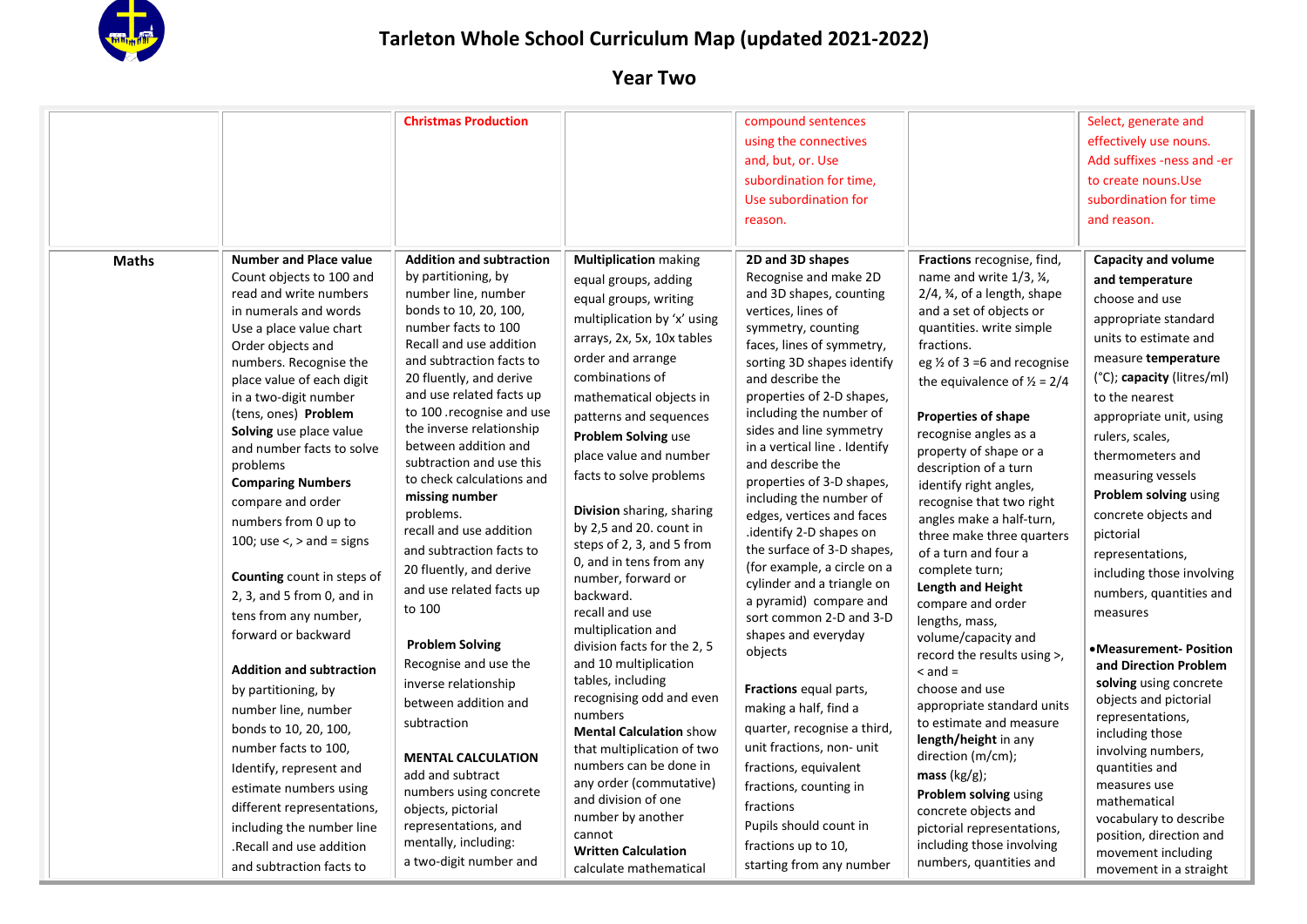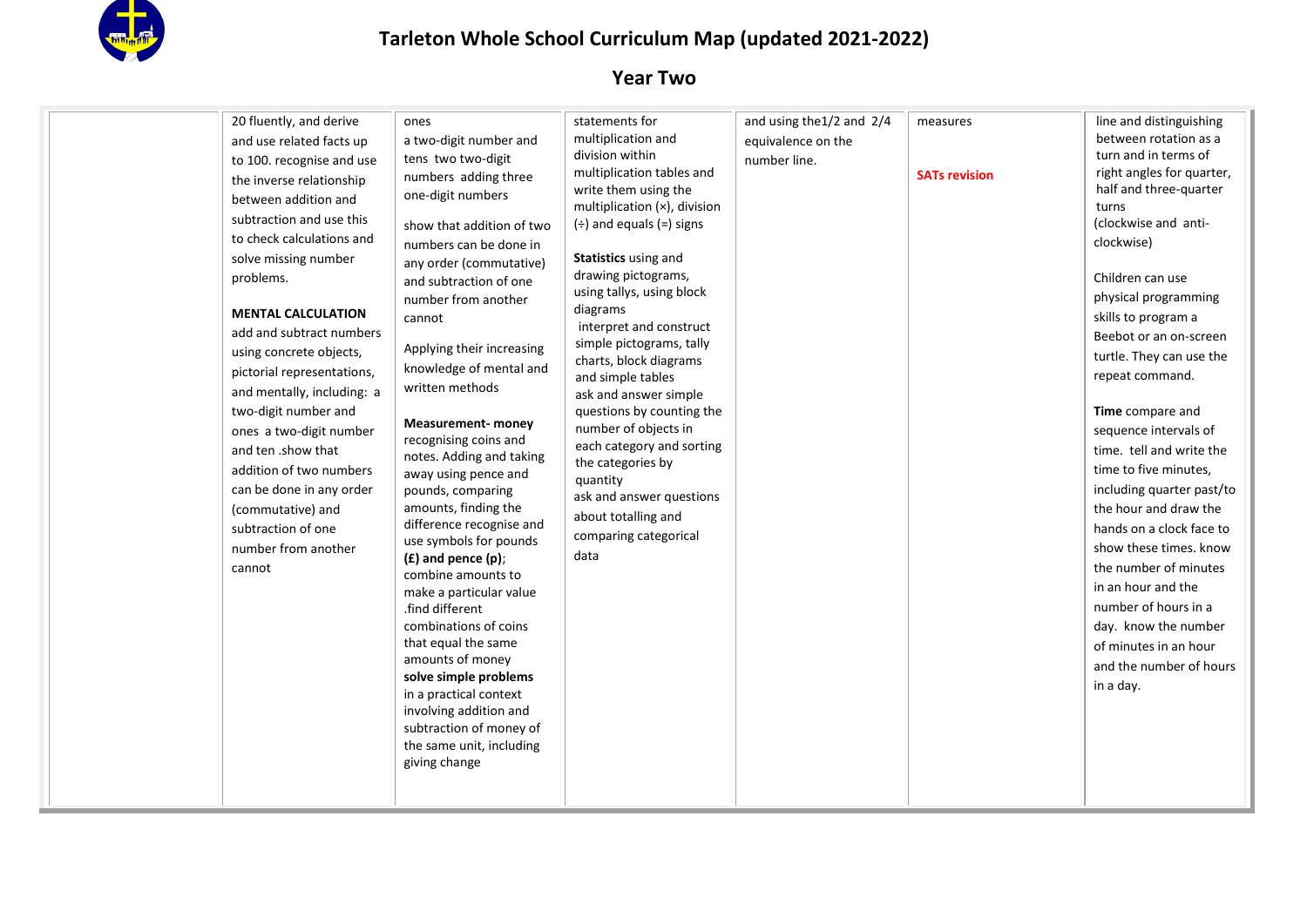

| <b>Science</b> | Ask simple questions and<br>recognise that they can<br>be answered in different<br>ways.<br><b>Practical Investigation</b><br>Separating colours<br>(questioning) | <b>Animals (Including</b><br>Humans) Health: How<br>We Grow and Stay<br><b>Healthy</b><br>Humans - Basic needs<br>what humans need to<br>survive.<br>Human growth<br>Describe the importance<br>for humans of exercise,<br>eating the right amounts<br>of different types of<br>food+ hygiene.<br>Eatwell plate - healthy<br>diet and different food<br>types<br>Gather and record data<br>to help in answering<br>questions.<br><b>Practical Investigation</b><br>Handspans (review) | <b>Practical Investigation-</b><br>linked to topic Frostbite<br>is a real problem in the<br>Antarctic. Mittens are<br>very popular as they keep<br>the fingers close<br>together, sharing body<br>heat. Test different types<br>of insulation. SCIENCE:<br>insulation, adaptation,<br>prediction, fair testing,<br>recording results,<br>observation MATHS:<br>reading<br><b>Living Things and Their</b><br><b>Habitats</b><br>Identify that most living<br>things live in habitats to<br>which they are suited and<br>describe how different<br>habitats provide for the<br>basic needs of different<br>kinds of animals and<br>plants, and how they<br>depend on each other.<br>Describe how animals<br>obtain their food from<br>plants and other animals,<br>using the idea of a simple<br>food chain, and identify<br>and name different<br>sources of food.<br><b>Animals - Animal Survival</b><br>and Growth<br>Notice that animals have<br>offspring which grow into<br>adults. Eggs, chick, adult<br>Find out about and<br>describe the basic needs<br>of animals for survival<br>(water, food and air). | <b>Plants: Plant Growth</b><br>Observe and describe<br>how seeds and bulbs<br>grow into mature plants.<br>Find out and describe<br>how plants need water,<br>light and a suitable<br>temperature to grow and<br>stay healthy (and how<br>changing these affects the<br>plant).<br>How do seeds and bulbs<br>grow into mature plants?<br>Find out and describe<br>how plants need water,<br>light and suitable<br>temperature to grow and<br>stay healthy. Perform<br>simple tests<br>name the parts of a<br>flowering plant and trees<br>identify and name<br>common wild and garden<br>plants (deciduous and<br>evergreen trees)<br><b>Practical Investigation</b><br>Plant growth(doing) | <b>Material Properties -</b><br><b>Uses of Materials Identify</b><br>and compare the<br>suitability of a variety of<br>everyday materials,<br>including wood, metal,<br>plastic, glass, brick, water,<br>rock, paper and cardboard<br>for particular uses.<br><b>Practical Investigation</b><br>Waterproof (planning) | <b>Materials-Changing</b><br><b>Materials Find out how</b><br>the shapes of solid<br>objects made from<br>some materials can be<br>changed by squashing,<br>bending, twisting and<br>stretching (applying a<br>force).<br>Some materials can be<br>found naturally; others<br>have to be made.<br><b>Practical Investigation</b><br>Boat materials (Review) |
|----------------|-------------------------------------------------------------------------------------------------------------------------------------------------------------------|---------------------------------------------------------------------------------------------------------------------------------------------------------------------------------------------------------------------------------------------------------------------------------------------------------------------------------------------------------------------------------------------------------------------------------------------------------------------------------------|-------------------------------------------------------------------------------------------------------------------------------------------------------------------------------------------------------------------------------------------------------------------------------------------------------------------------------------------------------------------------------------------------------------------------------------------------------------------------------------------------------------------------------------------------------------------------------------------------------------------------------------------------------------------------------------------------------------------------------------------------------------------------------------------------------------------------------------------------------------------------------------------------------------------------------------------------------------------------------------------------------------------------------------------------------------------------------------------------------------------|--------------------------------------------------------------------------------------------------------------------------------------------------------------------------------------------------------------------------------------------------------------------------------------------------------------------------------------------------------------------------------------------------------------------------------------------------------------------------------------------------------------------------------------------------------------------------------------------------------------------------------------------------------------------------------------------|-----------------------------------------------------------------------------------------------------------------------------------------------------------------------------------------------------------------------------------------------------------------------------------------------------------------------|-------------------------------------------------------------------------------------------------------------------------------------------------------------------------------------------------------------------------------------------------------------------------------------------------------------------------------------------------------------|
|----------------|-------------------------------------------------------------------------------------------------------------------------------------------------------------------|---------------------------------------------------------------------------------------------------------------------------------------------------------------------------------------------------------------------------------------------------------------------------------------------------------------------------------------------------------------------------------------------------------------------------------------------------------------------------------------|-------------------------------------------------------------------------------------------------------------------------------------------------------------------------------------------------------------------------------------------------------------------------------------------------------------------------------------------------------------------------------------------------------------------------------------------------------------------------------------------------------------------------------------------------------------------------------------------------------------------------------------------------------------------------------------------------------------------------------------------------------------------------------------------------------------------------------------------------------------------------------------------------------------------------------------------------------------------------------------------------------------------------------------------------------------------------------------------------------------------|--------------------------------------------------------------------------------------------------------------------------------------------------------------------------------------------------------------------------------------------------------------------------------------------------------------------------------------------------------------------------------------------------------------------------------------------------------------------------------------------------------------------------------------------------------------------------------------------------------------------------------------------------------------------------------------------|-----------------------------------------------------------------------------------------------------------------------------------------------------------------------------------------------------------------------------------------------------------------------------------------------------------------------|-------------------------------------------------------------------------------------------------------------------------------------------------------------------------------------------------------------------------------------------------------------------------------------------------------------------------------------------------------------|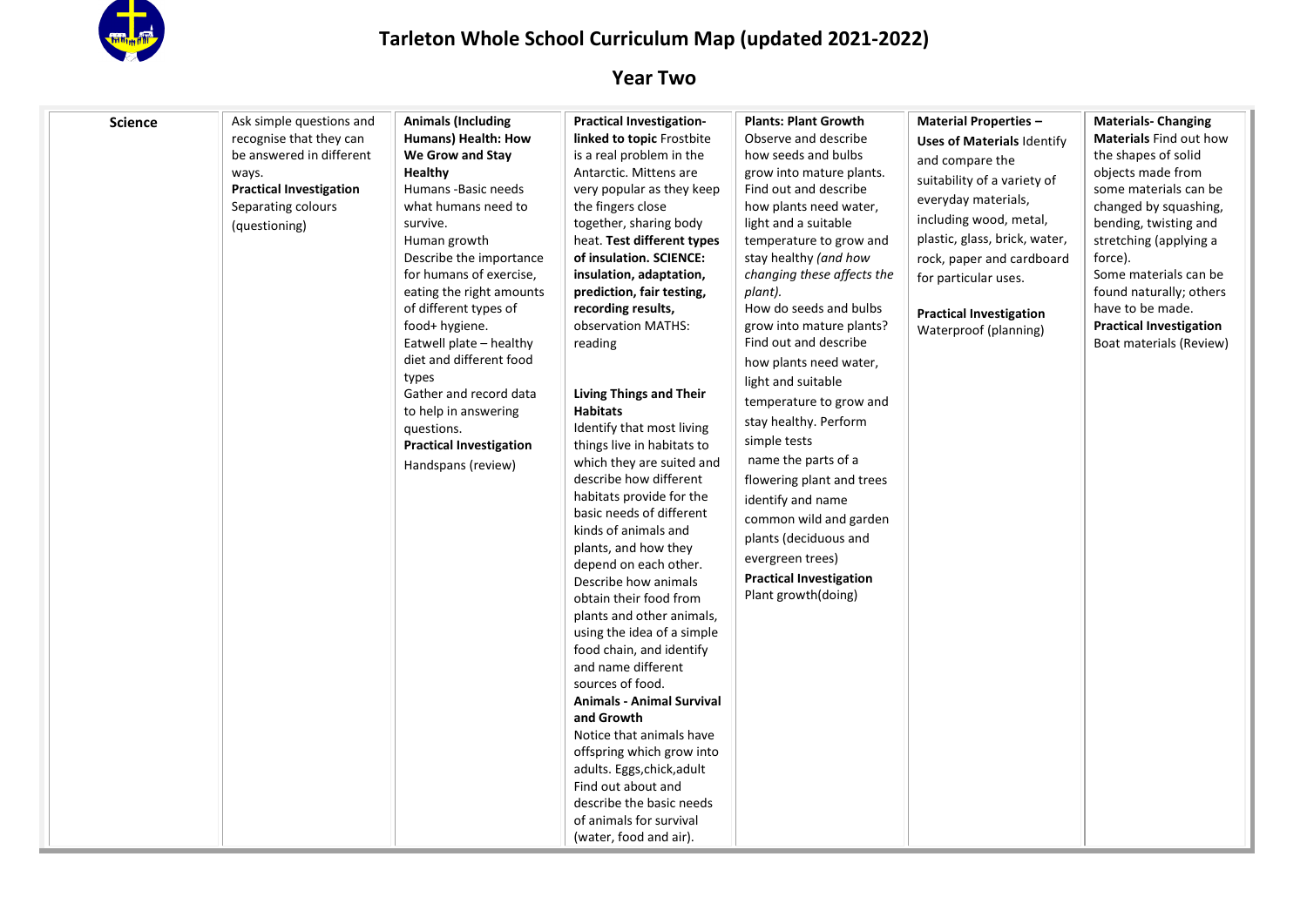

| Science/ nature journal | Plant spring bulbs                                                                                                                                                                                                                                                                                                                                                                                                                                                                                                                                                                                                                                                                                                      |                                                                                                                                                                                                                                                                                                                                                                                                                                                               | <b>On-going Practical</b><br><b>Investigation</b> Incubate +<br>hatch eggs<br>Observe closely, using<br>simple equipment.<br>(doing)<br>Life cycle of a penguin<br>Identify and name a<br>variety of animals in their<br>habitats, Draw Antarctic<br>habitat                                                                                                                                                                                                                                                                                   | Signs of spring<br>Growth of our bulbs<br>Plant vegetable seeds.                                                                                                                    |                                                                      | Identify and name a<br>variety of plants and<br>animals in their habitats,<br>including microhabitats-<br>Draw rockpool habitat                                                                                                                                                                                                                                                                                                                                                                                                                                                      |
|-------------------------|-------------------------------------------------------------------------------------------------------------------------------------------------------------------------------------------------------------------------------------------------------------------------------------------------------------------------------------------------------------------------------------------------------------------------------------------------------------------------------------------------------------------------------------------------------------------------------------------------------------------------------------------------------------------------------------------------------------------------|---------------------------------------------------------------------------------------------------------------------------------------------------------------------------------------------------------------------------------------------------------------------------------------------------------------------------------------------------------------------------------------------------------------------------------------------------------------|------------------------------------------------------------------------------------------------------------------------------------------------------------------------------------------------------------------------------------------------------------------------------------------------------------------------------------------------------------------------------------------------------------------------------------------------------------------------------------------------------------------------------------------------|-------------------------------------------------------------------------------------------------------------------------------------------------------------------------------------|----------------------------------------------------------------------|--------------------------------------------------------------------------------------------------------------------------------------------------------------------------------------------------------------------------------------------------------------------------------------------------------------------------------------------------------------------------------------------------------------------------------------------------------------------------------------------------------------------------------------------------------------------------------------|
| <b>ICT</b>              | Purple Mash<br>Unit 2.1 Coding Children<br>can explain that an<br>algorithm is a set of<br>instructions to complete a<br>task. When designing<br>simple programs, children<br>show an awareness of the<br>need to be precise with<br>their algorithms so that<br>they can be successfully<br>converted into code.<br>Debugging Children can<br>create a simple program<br>that achieves a specific<br>purpose. They can also<br>identify and correct some<br>errors, e.g. Debug<br>Challenges: Chimp.<br><b>Logical Reasoning</b><br>Children's program<br>designs display a growing<br>awareness of the need for<br>logical, programmable<br>steps. Children can<br>identify the parts of a<br>program that respond to | Purple Mash<br>Unit 2.3 Spreadsheets<br>Children demonstrate an<br>ability to organise data<br>using, for example, a<br>database such as<br>2Investigate and can<br>retrieve specific data for<br>conducting simple<br>searches.<br>Unit 2.4 Questioning<br>Using and Creating<br>Pictograms , Asking Yes /<br>No Questions, Binary<br>Trees, Using 2Question -<br>a Computer-Based Binary<br>Tree Program, Using<br>2Investigate: a Non-<br>Binary Database. | Purple Mash<br>Unit 2.5 Effective<br>searching<br>Online searches and<br>content Children are<br>confident when creating,<br>naming, saving and<br>retrieving content. Digital<br>content and data<br>handling Children can<br>effectively retrieve<br>relevant, purposeful<br>digital content (about<br>penguins) using a search<br>engine. They can apply<br>their learning of effective<br>searching beyond the<br>classroom. They can<br>share this knowledge, e.g.<br>2Publish example<br>template.(Digital literacy<br>non-chron report) | Purple Mash<br>Unit 2.7 Making music.<br>Online searches and<br>content Children are able<br>to edit more complex<br>digital data such as music<br>compositions within<br>2Sequence | Purple Mash<br><b>Unit 2.6 Painting Pictures</b><br>2Paint A Picture | Purple Mash<br><b>Unit 2.8 Presenting</b><br>ideas<br>Online searches and<br>content Children use a<br>range of media in their<br>digital content including<br>photos, text and sound.<br>Multimedia Children can<br>use text and images on<br>an app to create<br>particular effects e.g. a<br>poster, an advert, a<br>labelled diagram.<br>(seaside poster)<br>Digital content and data<br>handling Children make<br>links between<br>technology they see<br>around them, coding<br>and multimedia work<br>they do in school e.g.<br>animations, interactive<br>code and programs. |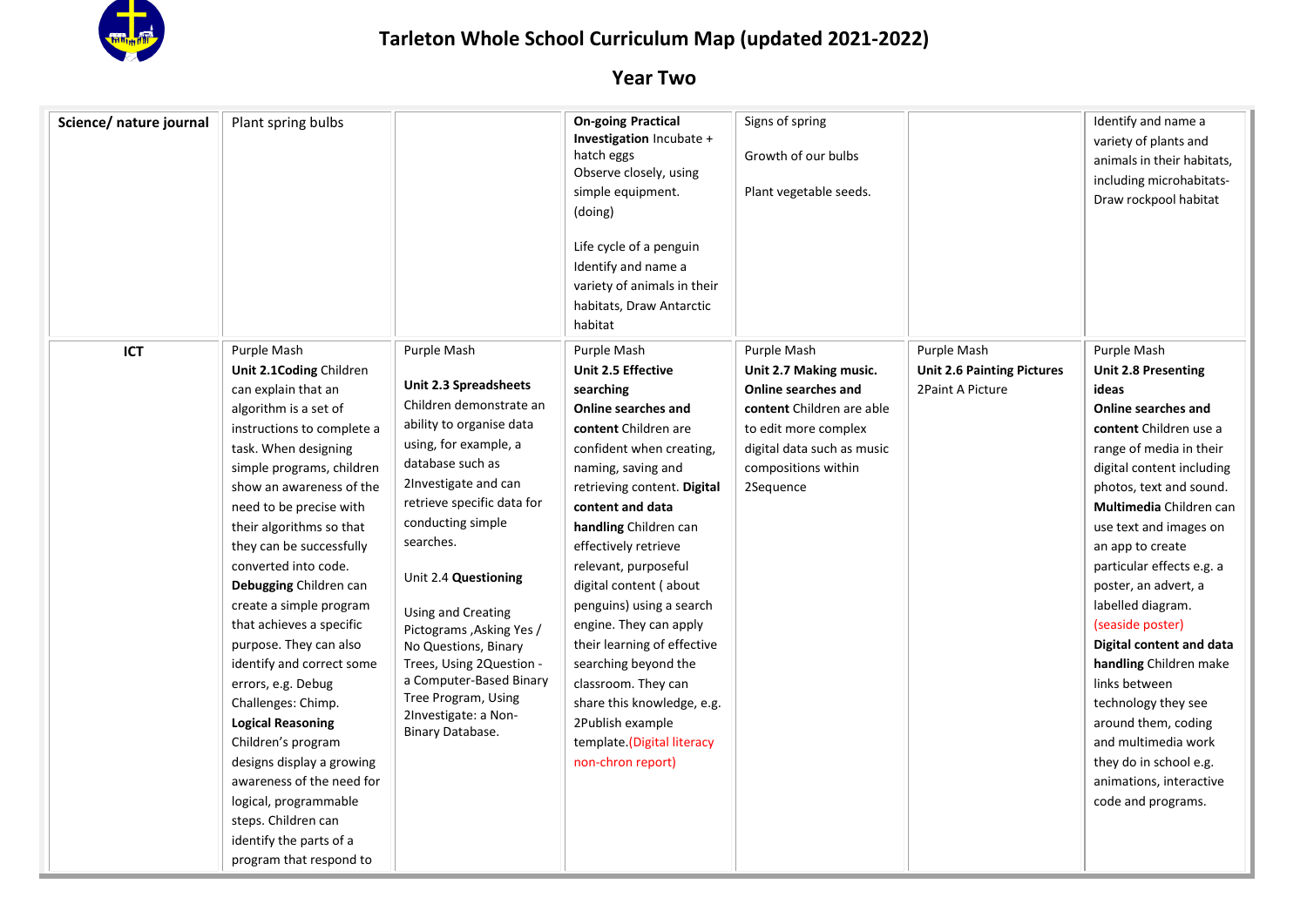

|                | specific events and                                       |                                                |                                |  |                            |
|----------------|-----------------------------------------------------------|------------------------------------------------|--------------------------------|--|----------------------------|
|                | initiate specific actions.                                |                                                |                                |  |                            |
|                | For example, they can                                     |                                                |                                |  |                            |
|                | write a cause and effect                                  |                                                |                                |  |                            |
|                | sentence of what will                                     |                                                |                                |  |                            |
|                | happen in a program.                                      |                                                |                                |  |                            |
|                | <b>Physical programming</b>                               |                                                |                                |  |                            |
|                | Children can use physical                                 |                                                |                                |  |                            |
|                | programming skills to                                     |                                                |                                |  |                            |
|                | program a Beebot or an                                    |                                                |                                |  |                            |
|                | on-screen turtle. They can                                |                                                |                                |  |                            |
|                | use the repeat command.                                   |                                                |                                |  |                            |
|                |                                                           |                                                |                                |  |                            |
|                | Unit 2.2 On-line safety                                   |                                                |                                |  |                            |
|                | Digital Literacy Children                                 |                                                |                                |  |                            |
|                | know the implications of                                  |                                                |                                |  |                            |
|                | inappropriate online                                      |                                                |                                |  |                            |
|                | searches. Children begin                                  |                                                |                                |  |                            |
|                | to understand how things                                  |                                                |                                |  |                            |
|                | are shared electronically                                 |                                                |                                |  |                            |
|                | such as posting work to                                   |                                                |                                |  |                            |
|                | the Purple Mash display                                   |                                                |                                |  |                            |
|                | board. They develop an                                    |                                                |                                |  |                            |
|                | understanding of using                                    |                                                |                                |  |                            |
|                | email safely by using                                     |                                                |                                |  |                            |
|                | 2Respond activities on                                    |                                                |                                |  |                            |
|                | Purple Mash and know                                      |                                                |                                |  |                            |
|                | ways of reporting                                         |                                                |                                |  |                            |
|                | inappropriate behaviours                                  |                                                |                                |  |                            |
|                | and content to a trusted                                  |                                                |                                |  |                            |
|                | adult.                                                    |                                                |                                |  |                            |
|                |                                                           |                                                |                                |  |                            |
| <b>History</b> | <b>Chronology -Recognising</b><br>the distinction between | <b>Enquiry, Interpretation</b>                 | Life of a significant          |  | Comparing life of then     |
|                | past and present - use                                    | and Using Sources                              | person- Captain Robert         |  | and Now- The Seaside       |
|                | clues from objects and                                    | What is the name of the<br>place where I live? | Scott Demonstrate              |  | Chronology-particular      |
|                | images to ask valid                                       | What is the name of the                        | knowledge of significant       |  | time in History. Plot this |
|                | questions about The                                       | school that I go to?                           | individuals in the past        |  | on a timeline.             |
|                | Great Fire.                                               | Did my home/school                             | <b>Compare aspects of life</b> |  | Use phrases such as        |
|                | Placing a few events in                                   | always look like it does                       | in different periods -         |  | recently, before, after,   |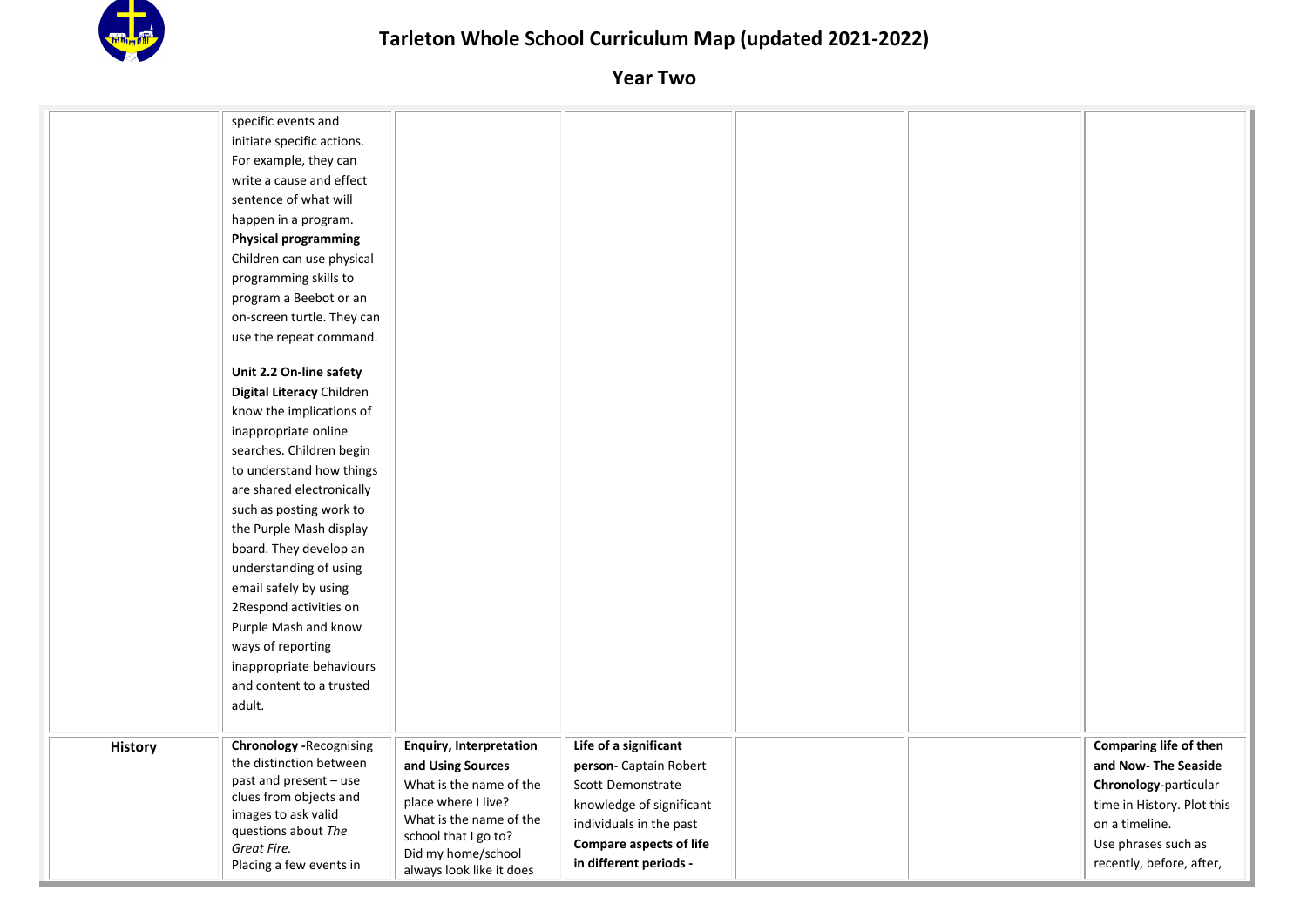

|           | order-sequence the<br>events of The Great Fire.<br>Know where some people<br>and events fit into a<br>chronological framework<br>Compare pictures or<br>photographs of people or<br>events in the past. Discuss<br>the effectiveness of<br>sources<br>Events, People and<br><b>Changes</b> Use simple<br>stories and other sources<br>(diaries) to show that they<br>know and understand key<br>features of events- Find<br>out about Samuel Pepys<br>and how we know what<br>happened during The<br>Great Fire.<br><b>Communication To show</b><br>what they know and<br>understand about the<br>past .Able to identify<br>different ways to<br>represent the past (<br>pictures, plays, films,<br>written accounts,<br>museums and stories)<br>Write simple stories and<br>recounts about the past.<br><b>Understand historical</b><br>concepts and use them to<br>make simple connections<br>and draw contrasts- Find<br>out why the fire spread so<br>quickly. | today?<br>What might my<br>area/home/school have<br>been like a long time<br>ago?<br>How can we find out<br>about what our<br>area/home/school was<br>like in the past?<br>What does this tell us<br>about what life might<br>have been like in the<br>past?<br>Recognise that their own<br>lives are different from<br>the lives of people in the<br>past | Ranulph Fiennes<br>Chronology- what part of<br>history did this happen?<br>Using sources-Use a<br>source $-$ why, what, who,<br>how, where -to ask<br>questions and find<br>answers. Discuss the<br>effectiveness of sources<br><b>Communication +Using</b><br><b>Sources-Compare</b><br>pictures or photographs<br>of people or events in the<br>past (eye witness<br>accounts, photos,<br>artefacts)<br>Describe objects, people<br>and events.<br>Write simple stories and<br>recounts about the past. |                                                                                    |                                                                            | now later<br>Events people and<br>changes-How have<br>traditions at the seaside<br>changed or stayed the<br>same<br><b>Communication-Speak</b><br>to older generation/<br>family members on their<br>memories of the<br>seaside.<br><b>Using sources-Compare</b><br>pictures or photographs<br>of people or events in<br>the past .Discuss the<br>effectiveness of sources<br><b>Events beyond living</b><br>memory or places in<br>their locality - the<br>seaside then and now<br>(Southport)<br>Draw labelled diagrams<br>and write about them to<br>tell others about people,<br>events and objects from<br>the past. |
|-----------|--------------------------------------------------------------------------------------------------------------------------------------------------------------------------------------------------------------------------------------------------------------------------------------------------------------------------------------------------------------------------------------------------------------------------------------------------------------------------------------------------------------------------------------------------------------------------------------------------------------------------------------------------------------------------------------------------------------------------------------------------------------------------------------------------------------------------------------------------------------------------------------------------------------------------------------------------------------------|------------------------------------------------------------------------------------------------------------------------------------------------------------------------------------------------------------------------------------------------------------------------------------------------------------------------------------------------------------|-----------------------------------------------------------------------------------------------------------------------------------------------------------------------------------------------------------------------------------------------------------------------------------------------------------------------------------------------------------------------------------------------------------------------------------------------------------------------------------------------------------|------------------------------------------------------------------------------------|----------------------------------------------------------------------------|---------------------------------------------------------------------------------------------------------------------------------------------------------------------------------------------------------------------------------------------------------------------------------------------------------------------------------------------------------------------------------------------------------------------------------------------------------------------------------------------------------------------------------------------------------------------------------------------------------------------------|
| Geography | <b>Fire Service Visit</b><br><b>Contrasting locality in UK</b><br>$-$ London<br><b>Mapping-To be able to</b>                                                                                                                                                                                                                                                                                                                                                                                                                                                                                                                                                                                                                                                                                                                                                                                                                                                       | <b>Place Knowledge-</b><br>understand geographical<br>similarities and                                                                                                                                                                                                                                                                                     | Mapping- To be able to<br>read a map that shows<br>the world's seven                                                                                                                                                                                                                                                                                                                                                                                                                                      | Specific to Tarleton-Look<br>at farming in the village<br>and the surrounding area | Place knowledge-Desert<br>People lifestyle / clothes<br>Human and physical | Mapping-Locate North<br>West Coastline on a map<br>Use ICT- Google maps                                                                                                                                                                                                                                                                                                                                                                                                                                                                                                                                                   |
|           | read a map of the UK to<br>identify its countries,                                                                                                                                                                                                                                                                                                                                                                                                                                                                                                                                                                                                                                                                                                                                                                                                                                                                                                                 | differences through<br>studying the human and                                                                                                                                                                                                                                                                                                              | continents and five<br>oceans.                                                                                                                                                                                                                                                                                                                                                                                                                                                                            | <b>Locational Knowledge-</b>                                                       | geography- the location of<br>hot areas of the world in                    | Human + Physical use                                                                                                                                                                                                                                                                                                                                                                                                                                                                                                                                                                                                      |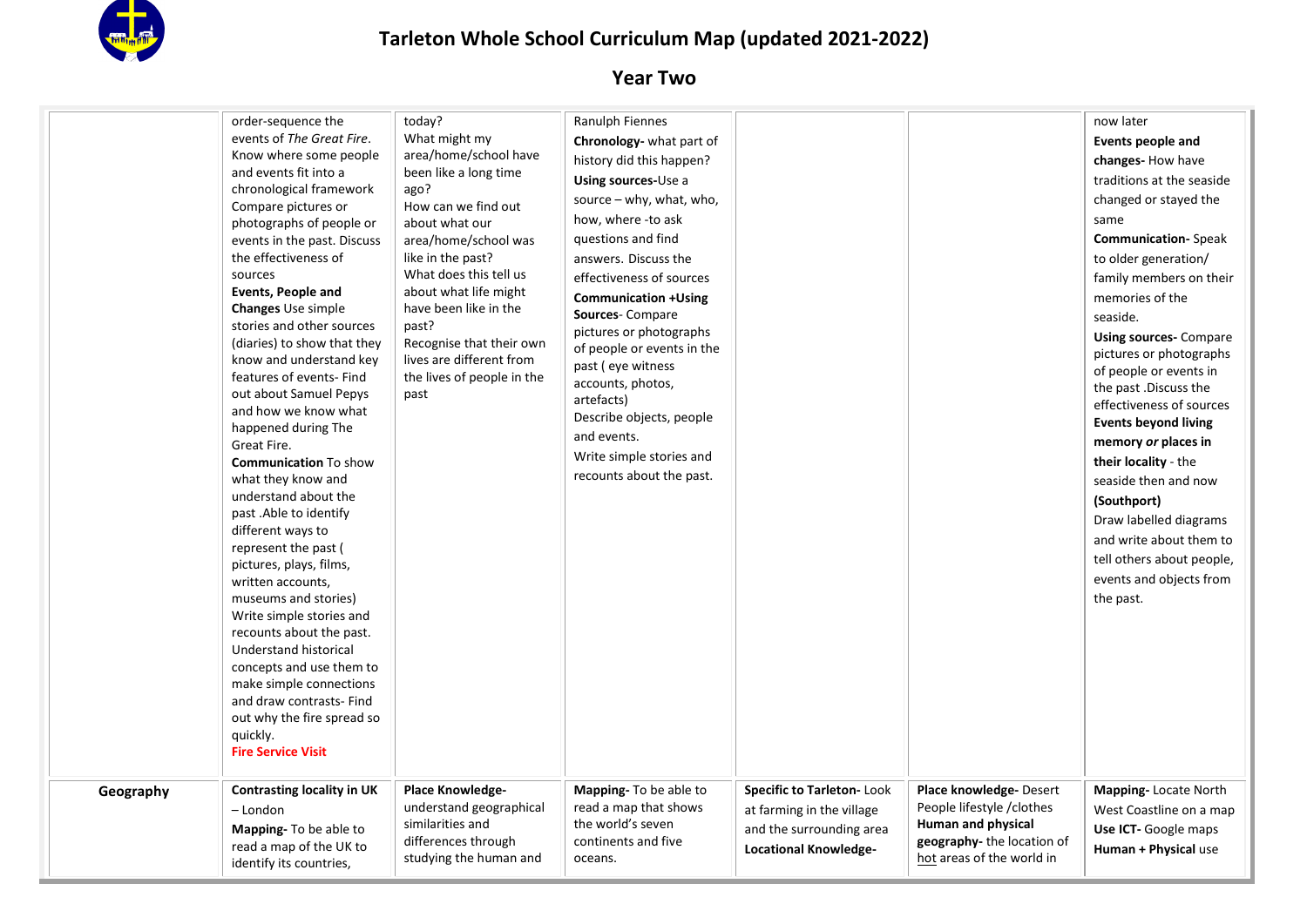

|                                   | capital cities and<br>surrounding seas.<br><b>Locational Knowledge</b><br>name, locate and identify<br>characteristics of the<br>capital cities of the United<br>Kingdom (London) Use NF<br>books, stories, maps,<br>pictures, photos and<br>internet as sources of<br>information<br><b>Geographical skills-</b><br>Use large scale maps Have<br>experience of aerial<br>photographs and try to<br>identify known places<br>use maps + photographs<br>to recognise London<br>landmarks<br>Vocabulary aerial<br>photograph | physical geography of a<br>small area of the United<br>Kingdom-Tarleton<br>Fieldwork- use simple<br>fieldwork and<br>observational skills to<br>study the geography of<br>their village and the key<br>human and physical<br>features of its<br>surrounding<br>environment.<br>Mapping- To be able to<br>follow a simple map of<br>the local area. Follow a<br>given route on a map<br>using N, S, E, W Follow a<br>route on a map using<br>directional language such<br>as near/far, left/right and<br>understand how to use a<br>key .Use large scale maps<br>Use ICT- Google maps<br><b>Enquiry and</b><br>investigation-How has<br>Tarleton changed?<br>Human + Physical use<br>basic geographical<br>vocabulary to refer to:<br>key physical features | <b>Locational Knowledge-</b><br>Use an infant atlas and<br>globes to locate place<br>use world maps, atlases<br>and globes . Use NF books,<br>stories, maps, pictures,<br>photos and internet as<br>sources of information<br><b>Physical Geography-</b><br>Landscape and weather<br>conditions in Antarctica<br>Human and physical<br>geography-the location<br>of cold areas of the world<br>in relation to the Equator<br>and the North and South<br>Poles.<br>Vocabulary<br>atlas | <b>Tarleton Farming</b><br>Fieldwork-Local<br>companies/ farms Use<br><b>ICT-</b> google maps<br><b>Enquiry and</b><br>investigation- Use stories<br>as sources of information<br>Mapping-Draw a map of<br>an imaginary place<br>(Mudpuddle Farm) add<br>detail to a sketch map<br>Vocabulary<br>Rural, farm, crop, harvest<br><b>POSSIBLE TRIP</b> | relation to the Equator and<br>the North and South Poles<br><b>Enquiry and investigation-</b><br>Use NF books, stories,<br>maps, pictures, photos and<br>internet as sources of<br>information | basic geographical<br>vocabulary to refer to:<br>key physical features,<br>including: beach, cliff,<br>coast, forest, hill,<br>mountain, sea, ocean<br><b>Vocabulary North /East/</b><br>South/West<br><b>POSSIBLE KS1 TRIP</b> |
|-----------------------------------|----------------------------------------------------------------------------------------------------------------------------------------------------------------------------------------------------------------------------------------------------------------------------------------------------------------------------------------------------------------------------------------------------------------------------------------------------------------------------------------------------------------------------|------------------------------------------------------------------------------------------------------------------------------------------------------------------------------------------------------------------------------------------------------------------------------------------------------------------------------------------------------------------------------------------------------------------------------------------------------------------------------------------------------------------------------------------------------------------------------------------------------------------------------------------------------------------------------------------------------------------------------------------------------------|---------------------------------------------------------------------------------------------------------------------------------------------------------------------------------------------------------------------------------------------------------------------------------------------------------------------------------------------------------------------------------------------------------------------------------------------------------------------------------------|-----------------------------------------------------------------------------------------------------------------------------------------------------------------------------------------------------------------------------------------------------------------------------------------------------------------------------------------------------|------------------------------------------------------------------------------------------------------------------------------------------------------------------------------------------------|---------------------------------------------------------------------------------------------------------------------------------------------------------------------------------------------------------------------------------|
| Art                               | <b>Great Fire of London</b><br><b>Mixed media Art-Printing</b><br>houses, Chalk blending<br>background hot colours,<br>flames foreground                                                                                                                                                                                                                                                                                                                                                                                   |                                                                                                                                                                                                                                                                                                                                                                                                                                                                                                                                                                                                                                                                                                                                                            | <b>Observational drawing-</b><br>Penguins from<br>photographs using water<br>colours background cold<br>colours, chalk/oil pastels                                                                                                                                                                                                                                                                                                                                                    | Painting-Georgia O'<br>Keeffe-Flowers display on<br>large scale<br><b>Exploring and developing</b><br>ideas Discuss the styles of                                                                                                                                                                                                                   | Digital Art Purple Mash<br><b>Unit 2.6 Painting Pictures</b><br>To be introduced to 2Paint<br>A Picture. To look at the<br>impressionist style of art                                          | <b>Sculpting-Barabra</b><br>Hepworth. Inspired by<br>shells, rocks, caves. Make<br>a soap carving. Make a<br>Hepworth inspired                                                                                                  |
| Georgia O'Keefe<br>Impressionists | <b>Vocabulary Foreground</b><br>Annotate, develop Layer<br>Smudge                                                                                                                                                                                                                                                                                                                                                                                                                                                          |                                                                                                                                                                                                                                                                                                                                                                                                                                                                                                                                                                                                                                                                                                                                                            | penguins<br><b>Exploring and developing</b><br>ideas                                                                                                                                                                                                                                                                                                                                                                                                                                  | artists, craft makers or<br>designers and use this to<br>inform their own work.                                                                                                                                                                                                                                                                     | (Monet, Degas, Renoir).<br>Children can explain what<br>is meant by impressionist<br>art. Children can use                                                                                     | necklace using clay or<br>Fimo.                                                                                                                                                                                                 |
| <b>Barbara Hepworth</b>           | Blend<br>Whole school display                                                                                                                                                                                                                                                                                                                                                                                                                                                                                              |                                                                                                                                                                                                                                                                                                                                                                                                                                                                                                                                                                                                                                                                                                                                                            | Talk about and answer<br>questions about the<br>starting point, and                                                                                                                                                                                                                                                                                                                                                                                                                   | Study work of other<br>artists for inspiration.<br>Develop and record their<br>ideas through painting, in                                                                                                                                                                                                                                           | 2Paint a Picture to create<br>art based upon this style.<br>To explore surrealism and<br>eCollage Children can                                                                                 | <b>Exploring and</b><br>developing ideas<br>Discuss the styles of<br>artists, craft makers or                                                                                                                                   |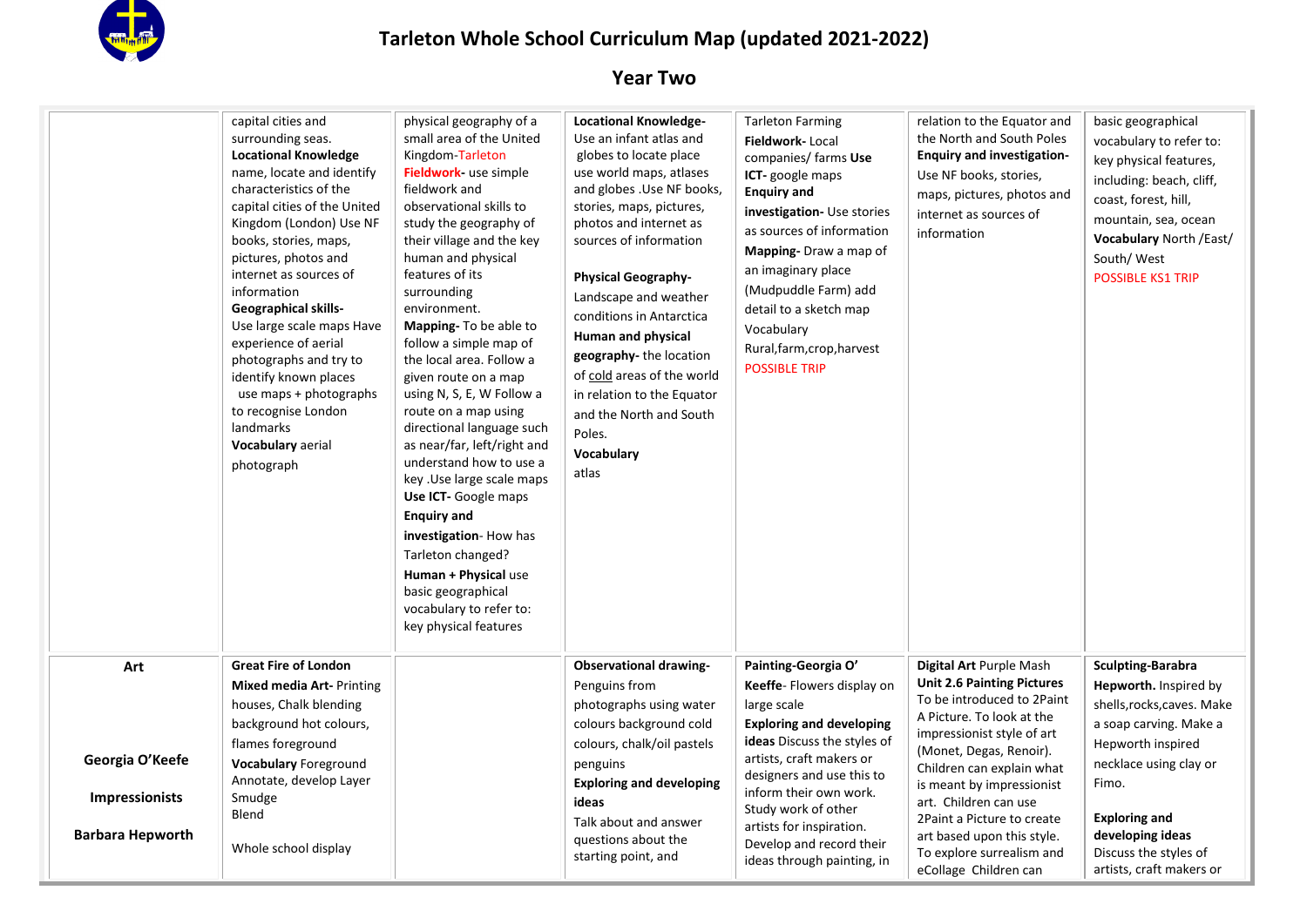

|           | <b>Gustav Klimt</b>                |                             | choices they have made.<br>Understand the basic use | response to first hand<br>observations, e.g. real | describe surrealist art.<br><b>Exploring and developing</b> | designers and use this to<br>inform their own work. |
|-----------|------------------------------------|-----------------------------|-----------------------------------------------------|---------------------------------------------------|-------------------------------------------------------------|-----------------------------------------------------|
|           | <b>Exploring and developing</b>    |                             | of a sketchbook and work                            | objects. Talk about and                           | ideas                                                       | Study work of other                                 |
|           | <b>ideas</b> Discuss the styles of |                             |                                                     |                                                   |                                                             |                                                     |
|           | artists, craft makers or           |                             | out ideas for drawings.                             | answer questions about                            | Discuss the styles of                                       | artists for inspiration.                            |
|           | designers and use this to          |                             | Experiment with the                                 | the starting point, and                           | artists, craft makers or                                    | Talk about the                                      |
|           | inform their own work.             |                             | visual elements: line,                              | choices they have made.                           | designers and use this to                                   | similarities and                                    |
|           | Study work of other                |                             | shape, pattern and                                  | Develop understanding of                          | inform their own work.                                      | differences between                                 |
|           | artists for inspiration.           |                             | colour.                                             | line, shape, colour, tone                         | Study work of other artists                                 | different artists, craft                            |
|           | Develop and record their           |                             |                                                     | and scale. Show                                   | for inspiration.                                            | makers or designers.                                |
|           | ideas through painting,            |                             |                                                     | confidence in working                             |                                                             | Develop and record their                            |
|           | drawing, in response to            |                             |                                                     | creatively e.g. with a                            |                                                             | ideas through sculpture                             |
|           | first hand observations,           |                             |                                                     | range of media on                                 |                                                             | in response to first hand                           |
|           | Layer different media.             |                             |                                                     | different scales.                                 |                                                             | observations. Talk about                            |
|           | Understand the basic use           |                             |                                                     | <b>Evaluating and</b>                             |                                                             | and answer questions                                |
|           | of a sketchbook and work           |                             |                                                     | developing work Describe                          |                                                             | about the starting point,                           |
|           | out ideas for drawings.            |                             |                                                     | what they like about their                        |                                                             | and choices they have                               |
|           | Experiment with the                |                             |                                                     | own work and the work of                          |                                                             | made.Develop                                        |
|           | visual elements: line,             |                             |                                                     | others using appropriate                          |                                                             | sculptures and drawings                             |
|           | shape, pattern and                 |                             |                                                     | language. Adapt and                               |                                                             | using abstract shapes.                              |
|           | colour.                            |                             |                                                     | make changes to their                             |                                                             | Show confidence in                                  |
|           |                                    |                             |                                                     | work and the tools they                           |                                                             | working creatively.                                 |
|           |                                    |                             |                                                     | use as it develops.                               |                                                             | <b>Evaluating and</b>                               |
|           |                                    |                             |                                                     | Describe how they have                            |                                                             | developing work                                     |
|           |                                    |                             |                                                     | changed and adapted                               |                                                             | Describe what they like                             |
|           |                                    |                             |                                                     | their work for a specific                         |                                                             | about their own work                                |
|           |                                    |                             |                                                     | purpose, e.g. use of                              |                                                             | and the work of others                              |
|           |                                    |                             |                                                     | specific tools to create                          |                                                             | using appropriate                                   |
|           |                                    |                             |                                                     | more texture.                                     |                                                             | language Adapt and                                  |
|           |                                    |                             |                                                     |                                                   |                                                             | make changes to their                               |
|           |                                    |                             |                                                     |                                                   |                                                             | work and the tools they                             |
|           |                                    |                             |                                                     |                                                   |                                                             | use as it develops.                                 |
|           |                                    |                             |                                                     |                                                   |                                                             | Describe how they have                              |
|           |                                    |                             |                                                     |                                                   |                                                             | changed and adapted                                 |
|           |                                    |                             |                                                     |                                                   |                                                             | their work for a specific                           |
|           |                                    |                             |                                                     |                                                   |                                                             | purpose, e.g. use of                                |
|           |                                    |                             |                                                     |                                                   |                                                             | specific tools to create                            |
|           |                                    |                             |                                                     |                                                   |                                                             | more texture.                                       |
| <b>DT</b> |                                    | Textiles- Christmas tree    |                                                     | Food + Nutrition Create a                         |                                                             | <b>Mechanisms Vehicles-</b>                         |
|           |                                    | decoration using a paper    |                                                     | basic recipe, using                               |                                                             |                                                     |
|           |                                    | template design, chosen     |                                                     | drawings and labels.                              |                                                             | Victorian bathing hut                               |
|           |                                    | by the children, simple     |                                                     | Design Talk about what                            |                                                             | Research-Explore a                                  |
|           |                                    | joining, choice of stiches. |                                                     | they want to make, in                             |                                                             | range of existing                                   |
|           |                                    |                             |                                                     |                                                   |                                                             | products, discussing how                            |
|           |                                    | Research-Explore a          |                                                     | relation to the design                            |                                                             | they are made and how                               |
|           |                                    | range of existing           |                                                     | brief and their research.                         |                                                             | they work. Talk about                               |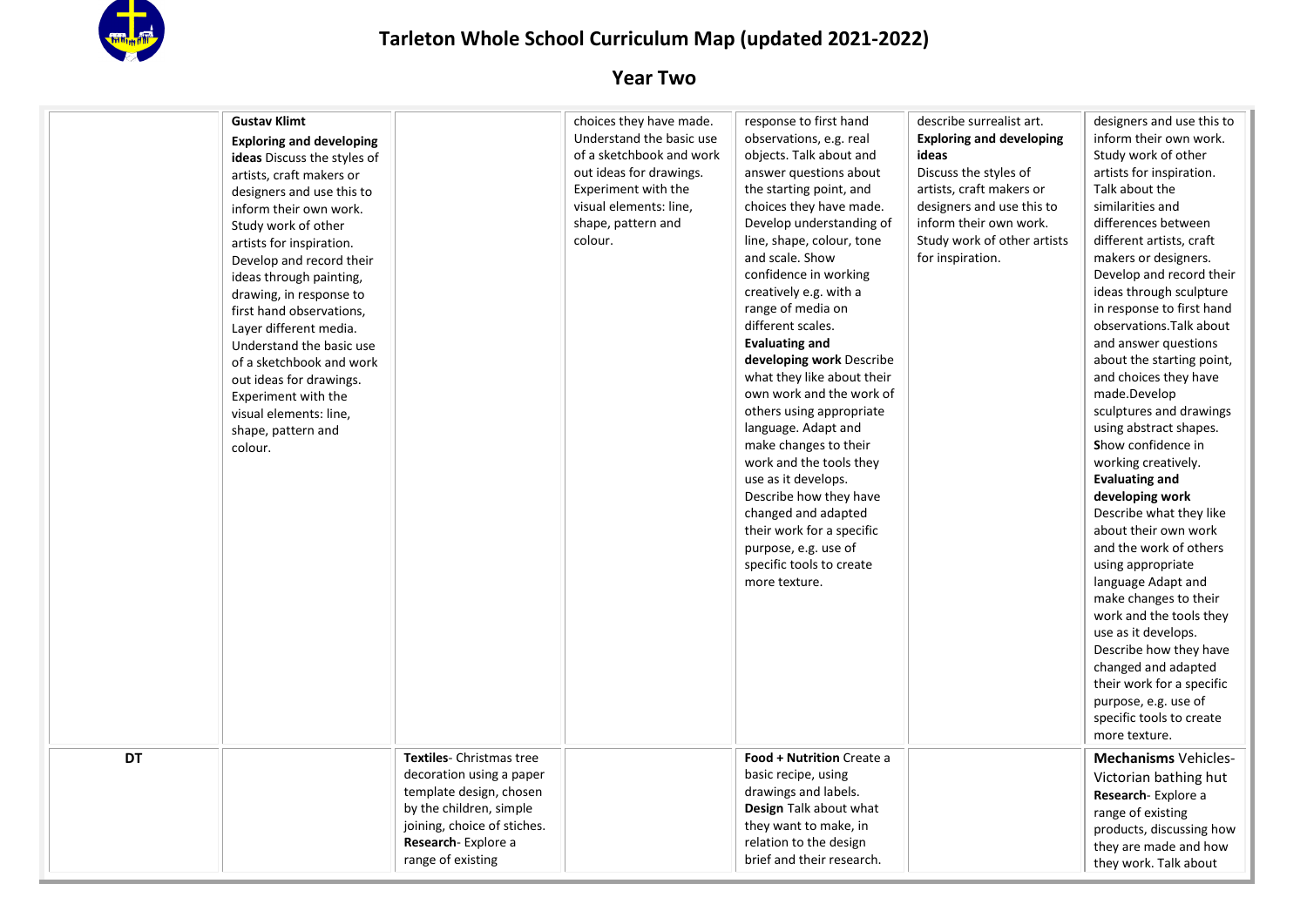

| products, discussing how      | Choose the ingredients        | what they want to make,    |
|-------------------------------|-------------------------------|----------------------------|
| they are made and how         | /tools they will use, from    | in relation to the design  |
| they work. Discuss how        | a selection. Understand       | brief and their research.  |
| these products could help     | that the basic principles of  | Draw a labelled picture    |
| them with their own           | a healthy and varied diet     | of their product, which    |
| design. Construction          | feature within their          | may include parts,         |
| Mark materials before         | design. Create a basic        | components, materials.     |
| cutting and sometimes         | recipe, using drawings        | Choose the materials       |
| measure. • Cut paper and      | and labels.                   | /tools they will use, from |
| other materials safely        | Make Observe basic food       | a selection. Construction  |
| and with increasing           | hygiene procedures with       | Mark materials before      |
| accuracy. Begin to choose     | support - washing hands;      | cutting and sometimes      |
| the most effective joining    | washing fruit/veg;            | measure. Cut paper and     |
| methods for the               | keeping meat separate;        | other materials safely     |
| task/materials Make           | cleaning surfaces before      | and with increasing        |
| Using simple paper            | and after preparing food.     | accuracy. Begin to         |
| pattern pieces. Cutting       | Use a knife and chopping      | choose the most            |
| fabric carefully. Learning    | board to neatly chop          | effective joining          |
| sewing basics - threading     | ingredients. Clean/wash       | methods for the            |
| a needle, knotting your       | up after themselves.          | task/materials. Test       |
| thread, finishing off.        | <b>Evaluate Describe what</b> | their product as they      |
| Sewing using running          | went well and which           | work.Apply their           |
| stitch, attempting to         | aspects of their product      | knowledge of materials     |
| produce neat, equal           | they are pleased with.        | to make a structure        |
| stitches running and          | Describe anything that        | stiffer/ more stable as    |
| blanket. Using stuffing       | didn't work as well and       | they work Evaluate         |
| <b>Evaluate Describe what</b> | any changes they had to       | Describe what went well    |
| went well and which           | make. Discuss what the        | and which aspects of       |
| aspects of their product      | intended user might think     | their product they are     |
| they are pleased with.        | about the product.            | pleased with. Describe     |
| Describe anything that        | Suggest how their product     | anything that didn't       |
| didn't work as well and       | could be improved             | work as well and any       |
| any changes they had to       |                               | changes they had to        |
| make. Suggest how their       |                               | make. Suggest how their    |
| product could be              |                               | product could be           |
| improved                      |                               | improved                   |

| РE<br>Dance Acquiring and<br>developing<br>skills explore,<br>remember.<br>repeat and link a range of | <b>Nativity</b><br>Lancs Sports<br>Partnership Striking + | <b>Gymnastics Acquiring</b><br>and developing skills<br>remember,<br>repeat and link | <b>Gymnastics Acquiring</b><br>and developing skills<br>remember,<br>repeat and link | <b>Games Acquiring and</b><br>developing<br>skills improve the way<br>they coordinate and | <b>Athletics Acquiring and</b><br>developing skills<br>remember, repeat and<br>link combinations of |
|-------------------------------------------------------------------------------------------------------|-----------------------------------------------------------|--------------------------------------------------------------------------------------|--------------------------------------------------------------------------------------|-------------------------------------------------------------------------------------------|-----------------------------------------------------------------------------------------------------|
|-------------------------------------------------------------------------------------------------------|-----------------------------------------------------------|--------------------------------------------------------------------------------------|--------------------------------------------------------------------------------------|-------------------------------------------------------------------------------------------|-----------------------------------------------------------------------------------------------------|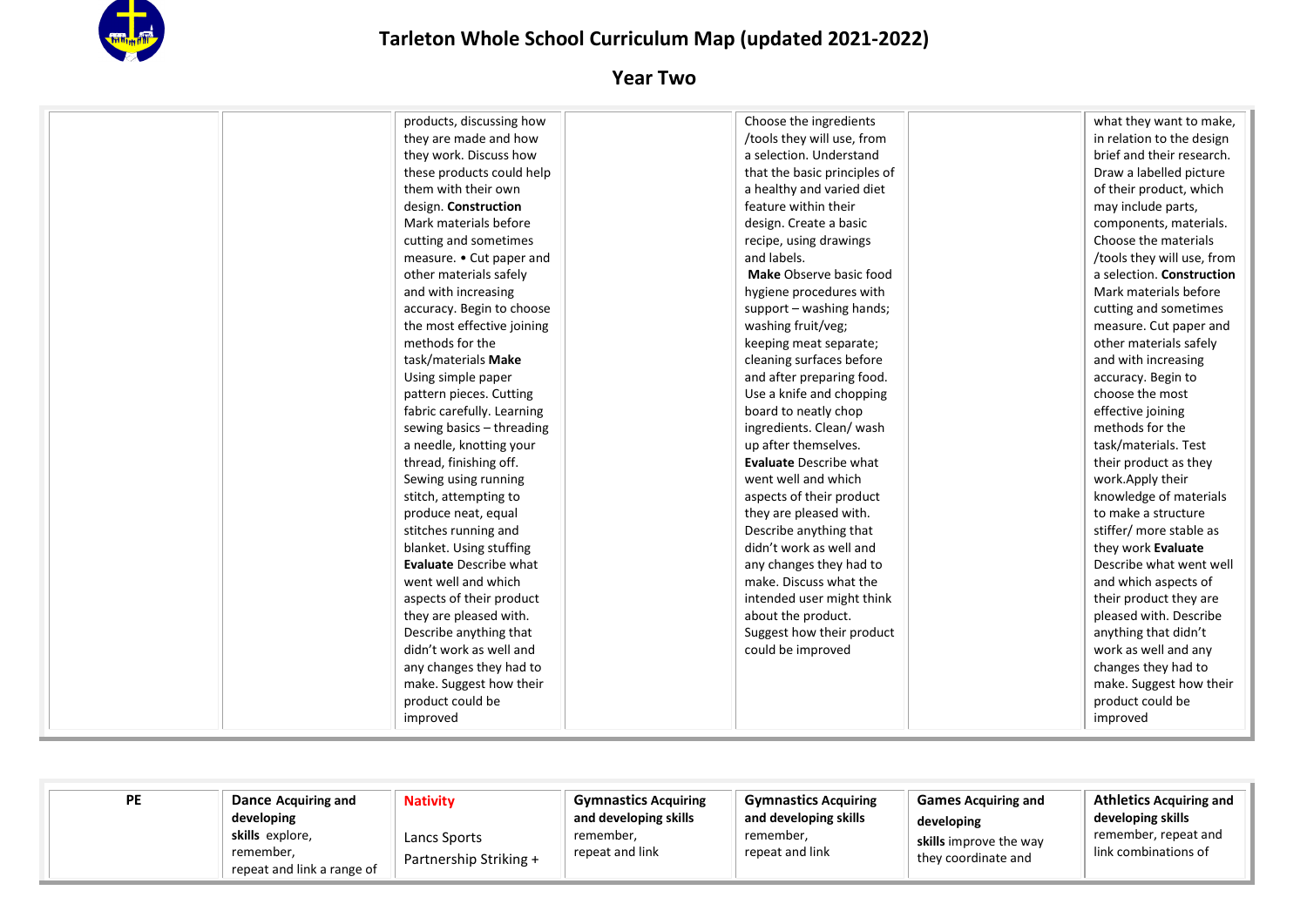

|              | actions with<br>coordination, control and<br>an awareness of the<br>expressive qualities of<br>dance<br><b>Selecting and applying</b><br>skills, tactics and<br>compositional ideas<br>compose and perform<br>dance phrases and short<br>dances that express and<br>communicate moods,<br>ideas and feelings<br>choosing and varying<br>simple compositional<br>ideas<br>Knowledge and<br>understanding of fitness<br>and health<br>understand the<br>importance of warming<br>up and cooling down<br><b>Evaluating and improving</b><br>performance watch and<br>describe dance phrases<br>and dances and use what<br>they learn to improve<br>their own work<br><b>West Lancs Sports</b><br>Partnership Striking + | Fielding                                                                                                                                                                                                 | combinations of<br>gymnastic actions, body<br>shapes and balances with<br>control and precision<br>Selecting and applying<br>skills, tactics and<br>compositional ideas<br>Choose, use and vary<br>simple compositional<br>ideas in the sequences<br>they create and perform<br>Knowledge and<br>understanding of fitness<br>and health<br><b>Evaluating and</b><br>improving<br>performance improve<br>their work using<br>information they have<br>gained by watching,<br>listening and investigating<br>West Lancs Sports<br>Partnership-Athletics | combinations of<br>gymnastic actions, body<br>shapes and balances with<br>control and precision<br>Selecting and applying<br>skills, tactics and<br>compositional ideas<br>Choose, use and vary<br>simple compositional<br>ideas in the sequences<br>they create and perform<br>Knowledge and<br>understanding of fitness<br>and health<br><b>Evaluating and</b><br>improving<br>performance improve<br>their work using<br>information they have<br>gained by watching,<br>listening and investigating<br><b>West Lancs Sports</b><br>Partnership Athletics | control their bodies and a<br>range of equipment<br>remember, repeat and link<br>combinations of skills<br>Selecting and applying<br>skills, tactics and<br>compositional ideas<br>choose, use vary simple<br>tactics<br>Knowledge and<br>understanding of fitness<br>and health Evaluating and<br>improving<br>performance recognise<br>good quality in<br>performance. use<br>information to improve<br>their work<br><b>West Lancs Sports</b><br>Partnership Dance | actions. use their bodies<br>and a variety of<br>equipment with greater<br>control and coordination<br>Selecting and applying<br>skills, tactics and<br>compositional ideas use<br>their bodies and a<br>variety of equipment<br>with greater control and<br>coordination<br>Knowledge and<br>understanding of fitness<br>and health<br><b>Evaluating and</b><br>improving<br>performance watch,<br>copy and describe what<br>they and others have<br>done<br><b>West Lancs Sports</b><br>Partnership Dance |
|--------------|----------------------------------------------------------------------------------------------------------------------------------------------------------------------------------------------------------------------------------------------------------------------------------------------------------------------------------------------------------------------------------------------------------------------------------------------------------------------------------------------------------------------------------------------------------------------------------------------------------------------------------------------------------------------------------------------------------------------|----------------------------------------------------------------------------------------------------------------------------------------------------------------------------------------------------------|-------------------------------------------------------------------------------------------------------------------------------------------------------------------------------------------------------------------------------------------------------------------------------------------------------------------------------------------------------------------------------------------------------------------------------------------------------------------------------------------------------------------------------------------------------|--------------------------------------------------------------------------------------------------------------------------------------------------------------------------------------------------------------------------------------------------------------------------------------------------------------------------------------------------------------------------------------------------------------------------------------------------------------------------------------------------------------------------------------------------------------|-----------------------------------------------------------------------------------------------------------------------------------------------------------------------------------------------------------------------------------------------------------------------------------------------------------------------------------------------------------------------------------------------------------------------------------------------------------------------|-------------------------------------------------------------------------------------------------------------------------------------------------------------------------------------------------------------------------------------------------------------------------------------------------------------------------------------------------------------------------------------------------------------------------------------------------------------------------------------------------------------|
|              | Fielding                                                                                                                                                                                                                                                                                                                                                                                                                                                                                                                                                                                                                                                                                                             |                                                                                                                                                                                                          |                                                                                                                                                                                                                                                                                                                                                                                                                                                                                                                                                       |                                                                                                                                                                                                                                                                                                                                                                                                                                                                                                                                                              |                                                                                                                                                                                                                                                                                                                                                                                                                                                                       |                                                                                                                                                                                                                                                                                                                                                                                                                                                                                                             |
| <b>Music</b> | <b>Charanga Hands feet</b><br>heart--The material<br>presents an integrated<br>approach to music where<br>games, the dimensions of<br>music (pulse, rhythm,<br>pitch etc), singing and<br>playing instruments are                                                                                                                                                                                                                                                                                                                                                                                                                                                                                                    | <b>Kapow Orchestral</b><br>instruments (Theme:<br><b>Traditional Western</b><br>stories) Dynamics,<br>Timbre, Tempo Play tuned<br>and untuned instruments<br>musically. Listen with<br>concentration and | Kapow Musical Me Use<br>their voices expressively<br>and creatively by singing<br>songs and speaking<br>chants and rhymes. Play<br>tuned and untuned<br>instruments musically.<br>Listen with concentration                                                                                                                                                                                                                                                                                                                                           | <b>Purple Mash Unit 2.7</b><br><b>Making music. Online</b><br>searches and content<br>Children are able to edit<br>more complex digital data<br>such as music<br>compositions within                                                                                                                                                                                                                                                                                                                                                                         | Charanga I Wanna Play In<br><b>A Band</b> A Rock song<br>written especially for<br>children. singing and<br>playing together in an<br>ensemble. As well as<br>learning to sing, play,<br>improvise and compose                                                                                                                                                                                                                                                        | Kapow On this island<br>(British folk songs and<br>sounds) Play tuned and<br>untuned instruments<br>musically. Listen with<br>concentration and<br>understanding to a<br>range of high-quality live                                                                                                                                                                                                                                                                                                         |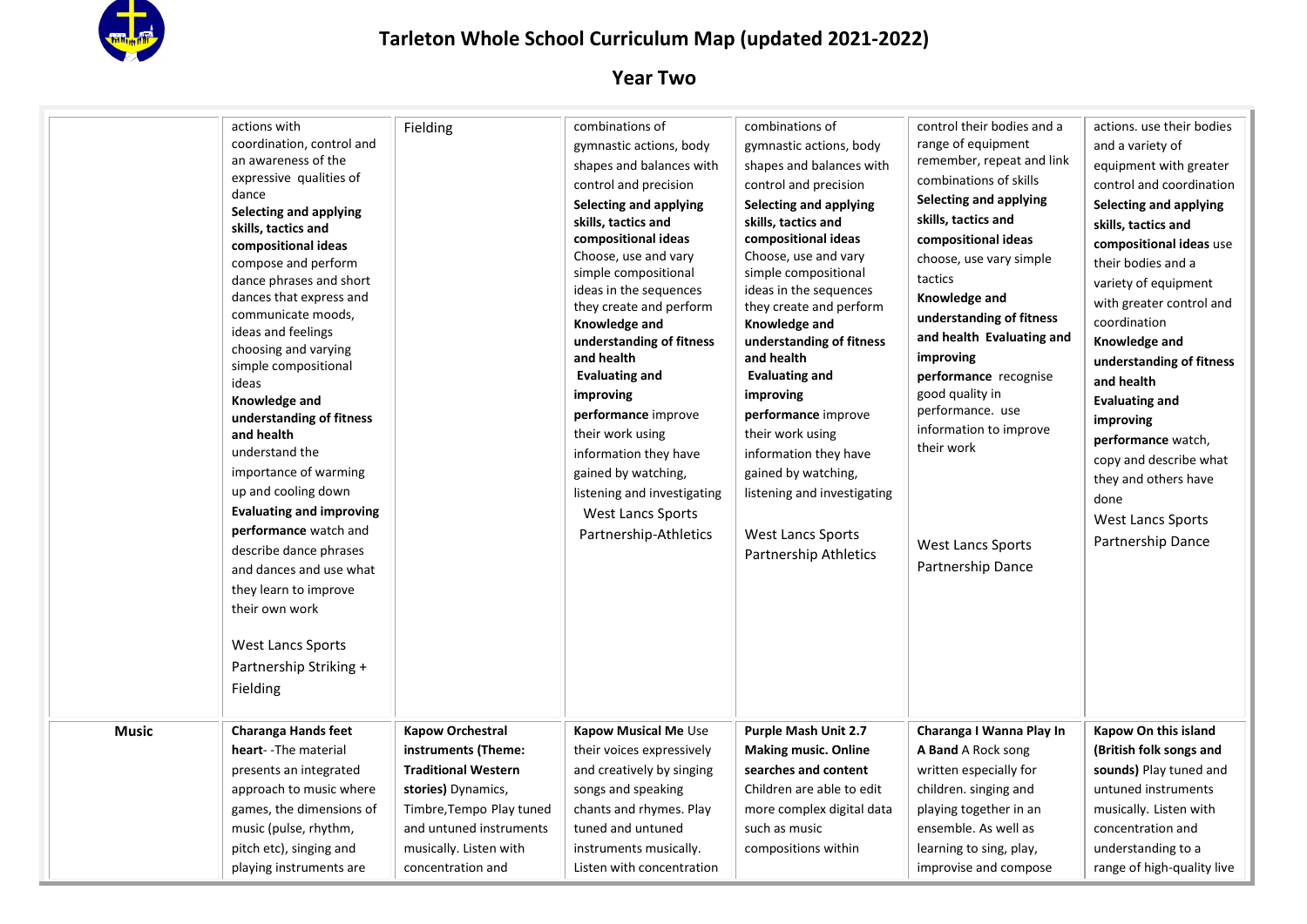

| all linked. As well as    | understanding to a range    | and understanding to a     | 2Sequence | with this song, children    | and recorded music.      |
|---------------------------|-----------------------------|----------------------------|-----------|-----------------------------|--------------------------|
| learning to sing, play,   | of high-quality live and    | range of high-quality live |           | will listen and appraise    | Experiment with, create, |
| improvise and compose     | recorded music.             | and recorded music.        |           | classic Rock songs.         | select and combine       |
| with this song, children  | Experiment with, create,    | Experiment with, create,   |           | Beginning to use musical    | sounds using the inter-  |
| will listen and appraise  | select and combine          | select and combine         |           | vocabulary to describe      | related dimensions of    |
| different styles of South | sounds using the inter-     | sounds using the inter-    |           | music. Identifying          | music. Compose a         |
| African music             | related dimensions of       | related dimensions of      |           | melodies that move in       | structured soundscape    |
|                           | music. Recognising          | music. Listening to and    |           | steps. Identifying melodies | as part of a group.      |
|                           | timbre changes in music     | repeating a short, simple  |           | that move in steps.         | electing and             |
|                           | they listen to.             | melody by ear. Creating    |           | Listening to and repeating  | creating longer          |
|                           | Recognising structural      | simple melodies from 5 or  |           | a short, simple melody by   | sequences of             |
|                           | features in music they      | more notes . Using letter  |           | ear. Creating simple        | appropriate sounds       |
|                           | listen to. Listening to and | name and graphic           |           | melodies from 5 or more     | with voices or           |
|                           | recognising                 | notation to represent the  |           | notes. Using their voices   | instruments to           |
|                           | instrumentation.            | details of their           |           | expressively when singing,  | represent a given        |
|                           | Beginning to use musical    | composition. To use        |           | including the use of basic  | idea or character.       |
|                           | vocabulary to describe      | timbre and dynamics in     |           | dynamics (loud and quiet).  | Successfully             |
|                           | music. To select            | musical composition.       |           | Singing short songs from    | combining and            |
|                           | appropriate sounds to       | Suggesting improvements    |           | memory, with melodic and    | layering several         |
|                           | match events, characters    | to their own and others'   |           | rhythmic accuracy.          | instrumental and         |
|                           | and feelings in a story.    | work                       |           | Copying longer rhythmic     | vocal patterns           |
|                           | Choosing appropriate        |                            |           | patterns on untuned         | within a given           |
|                           | dynamics, tempo and         |                            |           | percussion instruments,     | structure.               |
|                           | timbre for a piece of       |                            |           | keeping a steady pulse.     |                          |
|                           | music. Performing           |                            |           | Performing expressively     |                          |
|                           | expressively using          |                            |           | using dynamics and timbre   |                          |
|                           | dynamics and timbre to      |                            |           | to alter sounds as          |                          |
|                           | alter sounds as             |                            |           | appropriate. Singing back   |                          |
|                           | appropriate.                |                            |           | short melodic patterns by   |                          |
|                           |                             |                            |           | ear and playing short       |                          |
|                           | Nativity Sing +perform      |                            |           | melodic patterns from       |                          |
|                           | Using their voices          |                            |           | letter notation.            |                          |
|                           | expressively when           |                            |           |                             |                          |
|                           | singing, including the use  |                            |           |                             |                          |
|                           | of basic dynamics (loud     |                            |           |                             |                          |
|                           | and quiet). Singing short   |                            |           |                             |                          |
|                           | songs from memory, with     |                            |           |                             |                          |
|                           | melodic and rhythmic        |                            |           |                             |                          |
|                           | accuracy. Copying longer    |                            |           |                             |                          |
|                           |                             |                            |           |                             |                          |